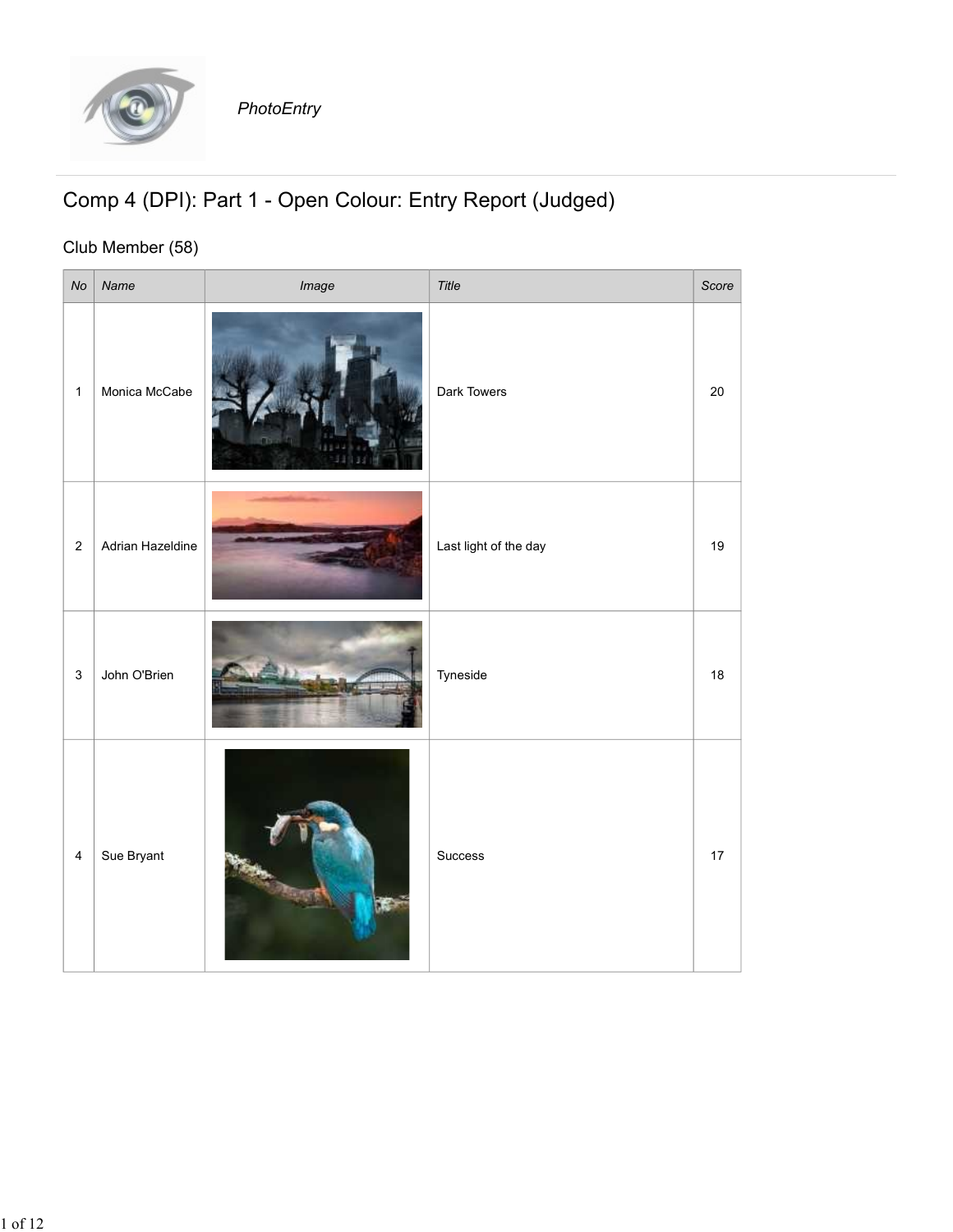|         |                | $No$ Name        | Image  | Title                               | Score |
|---------|----------------|------------------|--------|-------------------------------------|-------|
|         | $5 \mid$       | Mary Dolan       |        | Misty Forest                        | 17    |
|         | $6 \mid$       | Mary Dolan       | $-1.5$ | Winter                              | 17    |
|         | $\overline{7}$ | David Hardy      |        | Self portrait with graffiti and bin | 17    |
| $\bf 8$ |                | Adrian Hazeldine |        | Hazardous Driving Conditions        | 17    |
| $9\,$   |                | David Higton     |        | Wintry tree                         | $17$  |
|         | 10             | David Higton     |        | White Nancy in the evening          | 17    |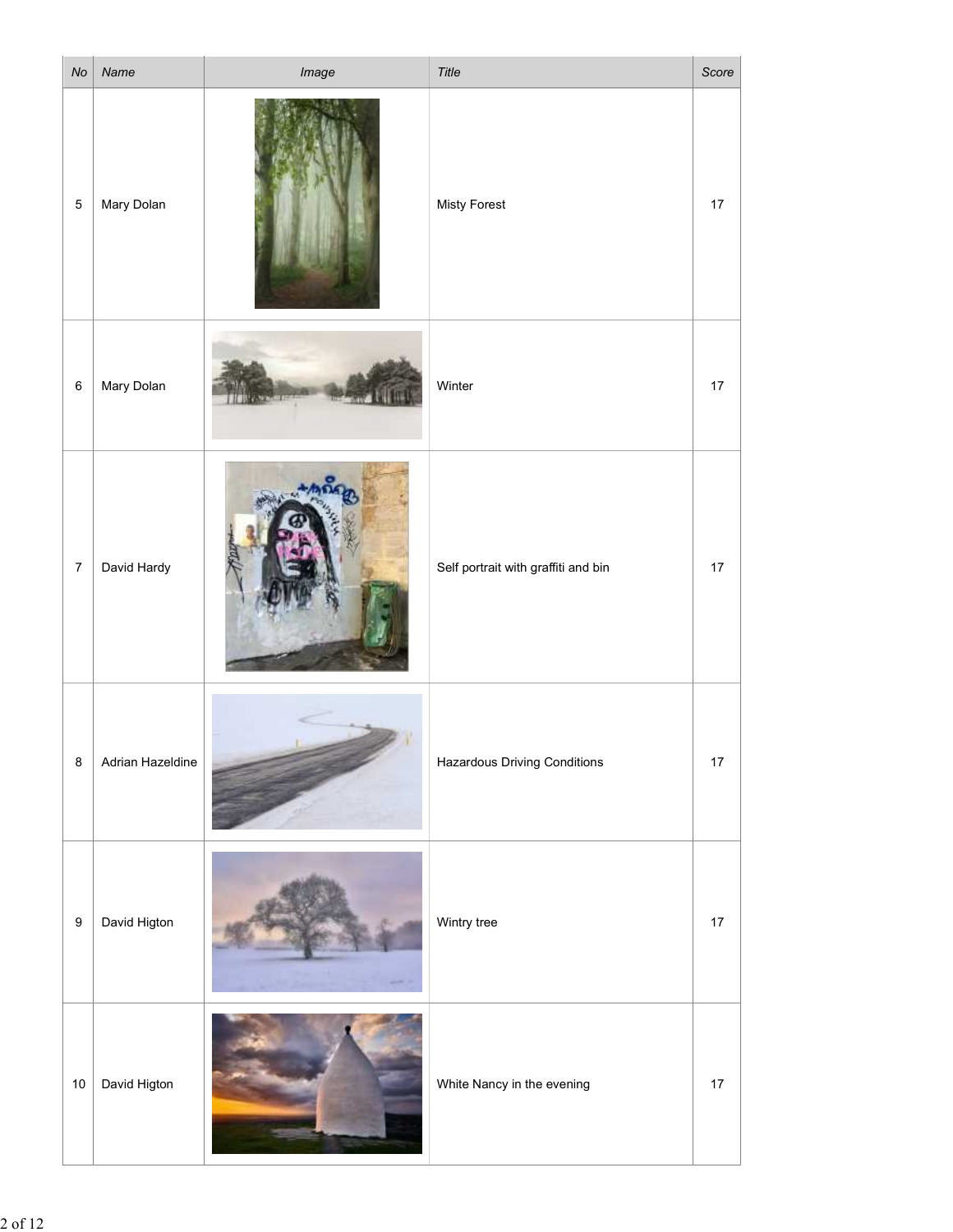|    | $No$ Name             | Image | Title                     | Score |
|----|-----------------------|-------|---------------------------|-------|
| 11 | Michael Hilton        |       | Sunset, Gothic Mountain   | 17    |
| 12 | <b>Michael Hilton</b> |       | Solitude                  | 17    |
| 13 | <b>Stuart Martin</b>  |       | 01 Manchester Castlefield | 17    |
| 14 | Monica McCabe         |       | Foggy Light on Lindow     | 17    |
| 15 | John O'Brien          |       | <b>Blue Hour Berlin</b>   | 17    |
|    | 16   David Royle      |       | Cosmos                    | 17    |
|    |                       |       |                           |       |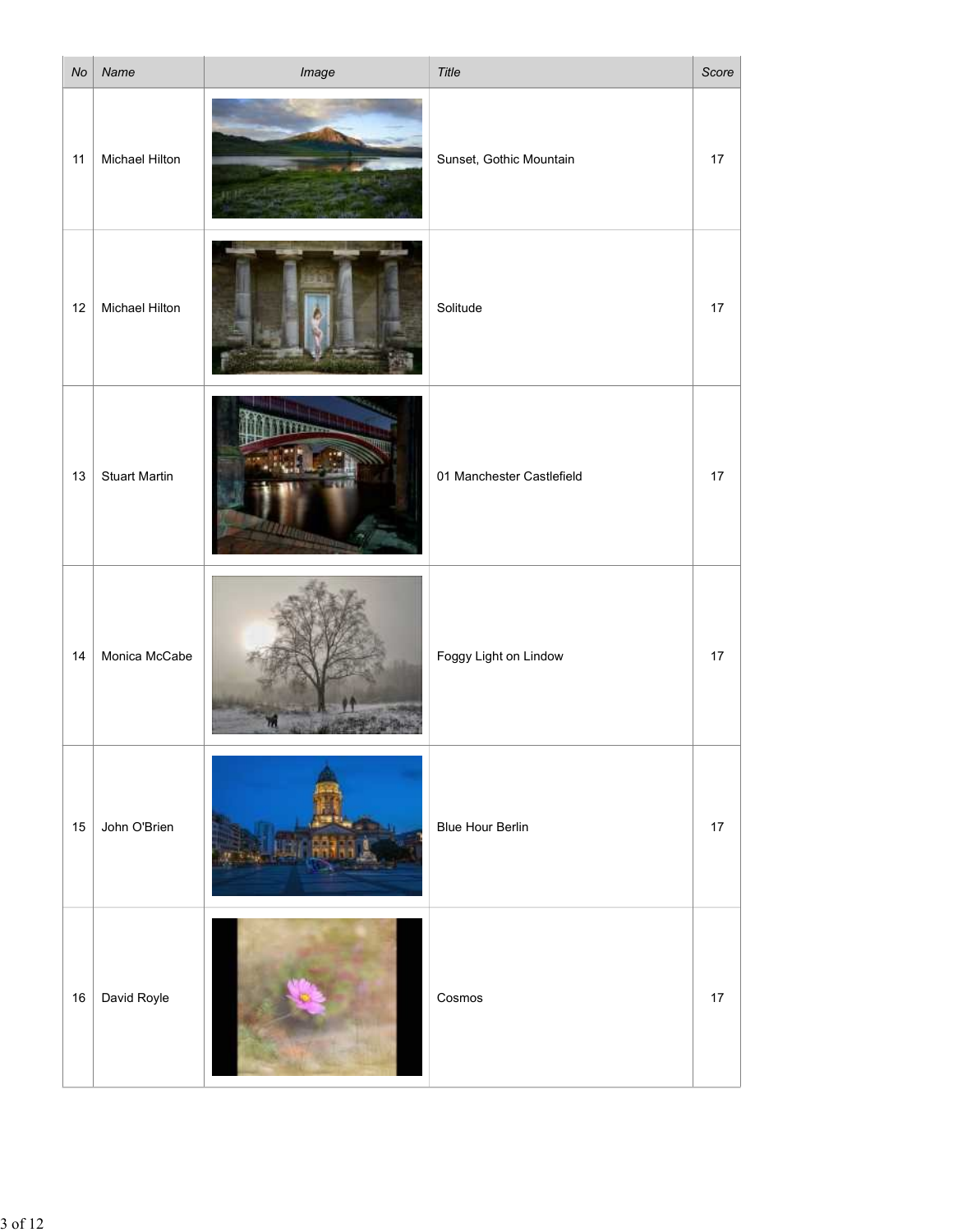|    | $No$ Name    | Image | Title             | Score  |
|----|--------------|-------|-------------------|--------|
| 17 | Les Stringer |       | Sheer elegance!   | 17     |
| 18 | Les Stringer |       | Winter moonrise   | 17     |
| 19 | Jan Barlow   |       | Blossom in Spring | $16\,$ |
| 20 | Sue Bryant   |       | In the blue       | $16\,$ |
| 21 | David Hardy  |       | Cheeky            | $16\,$ |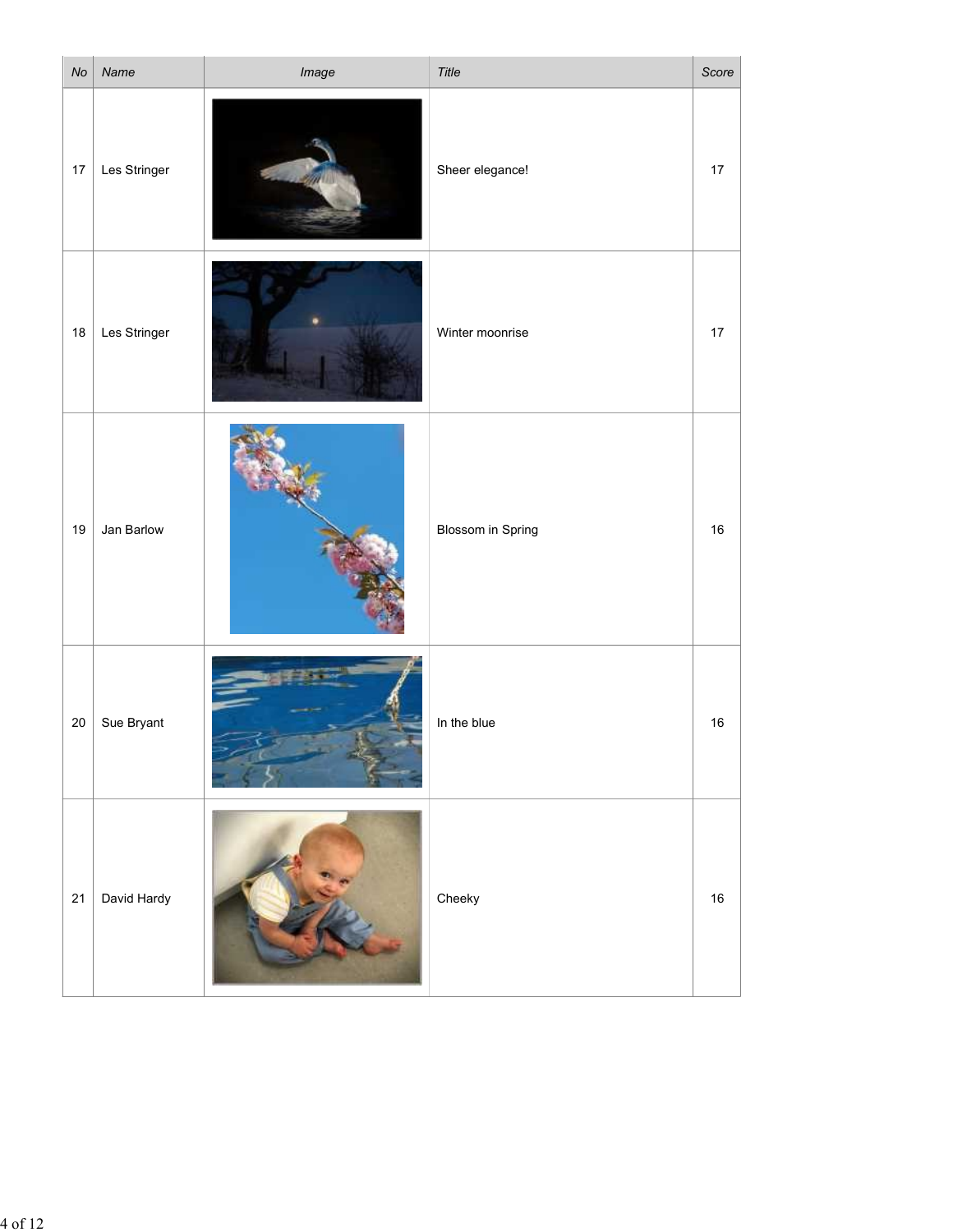|    | $No$ Name           | Image                      | Title                     | Score  |
|----|---------------------|----------------------------|---------------------------|--------|
| 22 | Chris Hills         |                            | Colour on the stairs      | 16     |
|    | $23$ Chris Hills    |                            | Objects from a workshop   | 16     |
| 24 | John O'Brien        |                            | <b>Flaming Flower</b>     | $16\,$ |
| 25 | <b>Bill Salkeld</b> |                            | Manikin                   | $16\,$ |
| 26 | <b>Gary Schultz</b> | <b>Burney Constitution</b> | Life's an Uphill Struggle | 16     |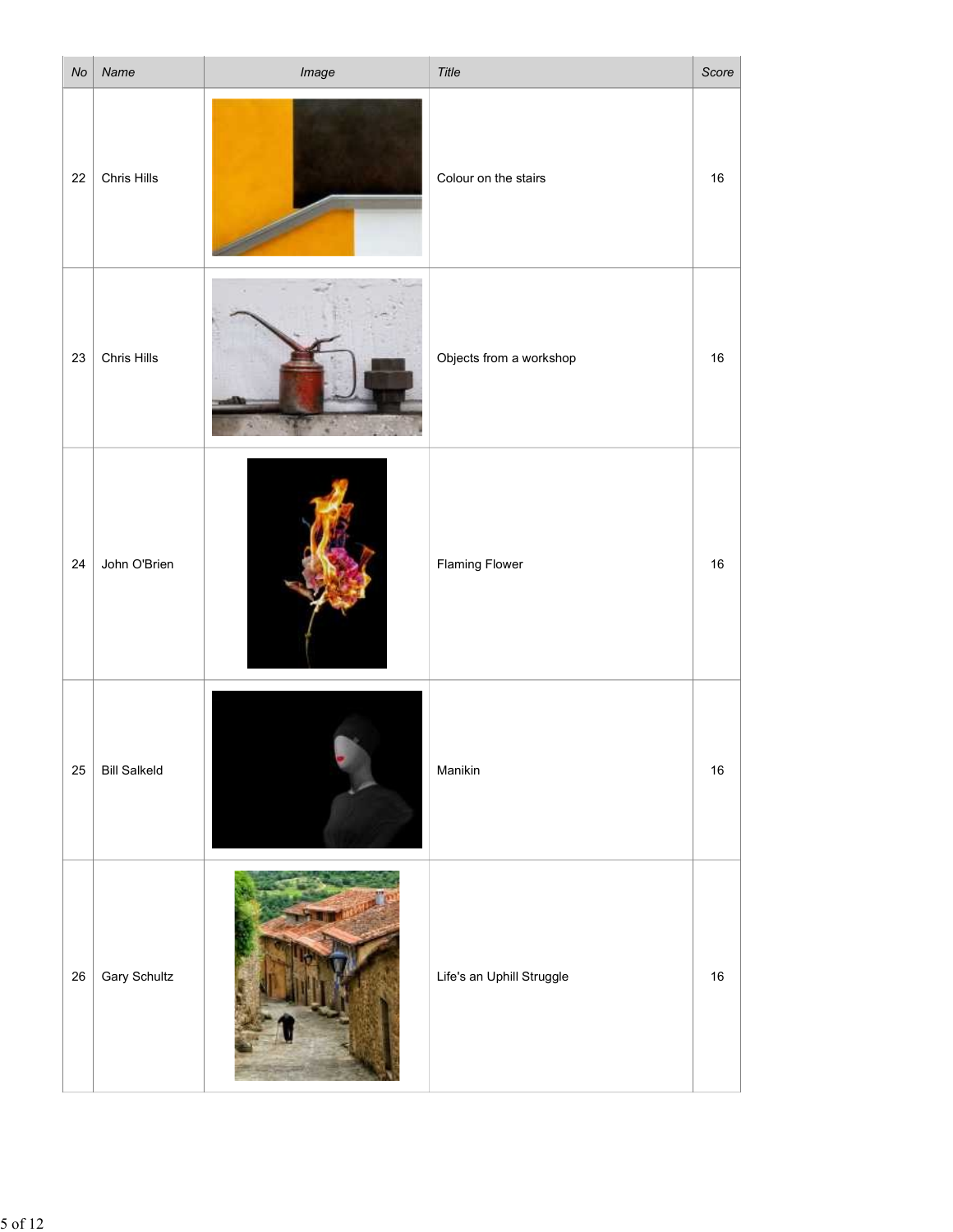| No<br>Name               | Image                                                       |                                   | Score |
|--------------------------|-------------------------------------------------------------|-----------------------------------|-------|
| 27<br><b>Brian Smith</b> |                                                             | Lichfield Cathedral               | 16    |
| Les Stringer<br>28       |                                                             | Majestic!                         | 16    |
| 29<br>Sue Bryant         |                                                             | I need a flower to match my dress | 15    |
| Mary Dolan<br>30         |                                                             | Nuthatch                          | 15    |
| Margaret Green<br>31     |                                                             | A Stroll along the Jetty          | 15    |
| Margaret Green<br>32     | $+37$<br><b>Committee of the Committee of the Committee</b> | Enjoying the View at St Ives      | 15    |
|                          |                                                             |                                   | Title |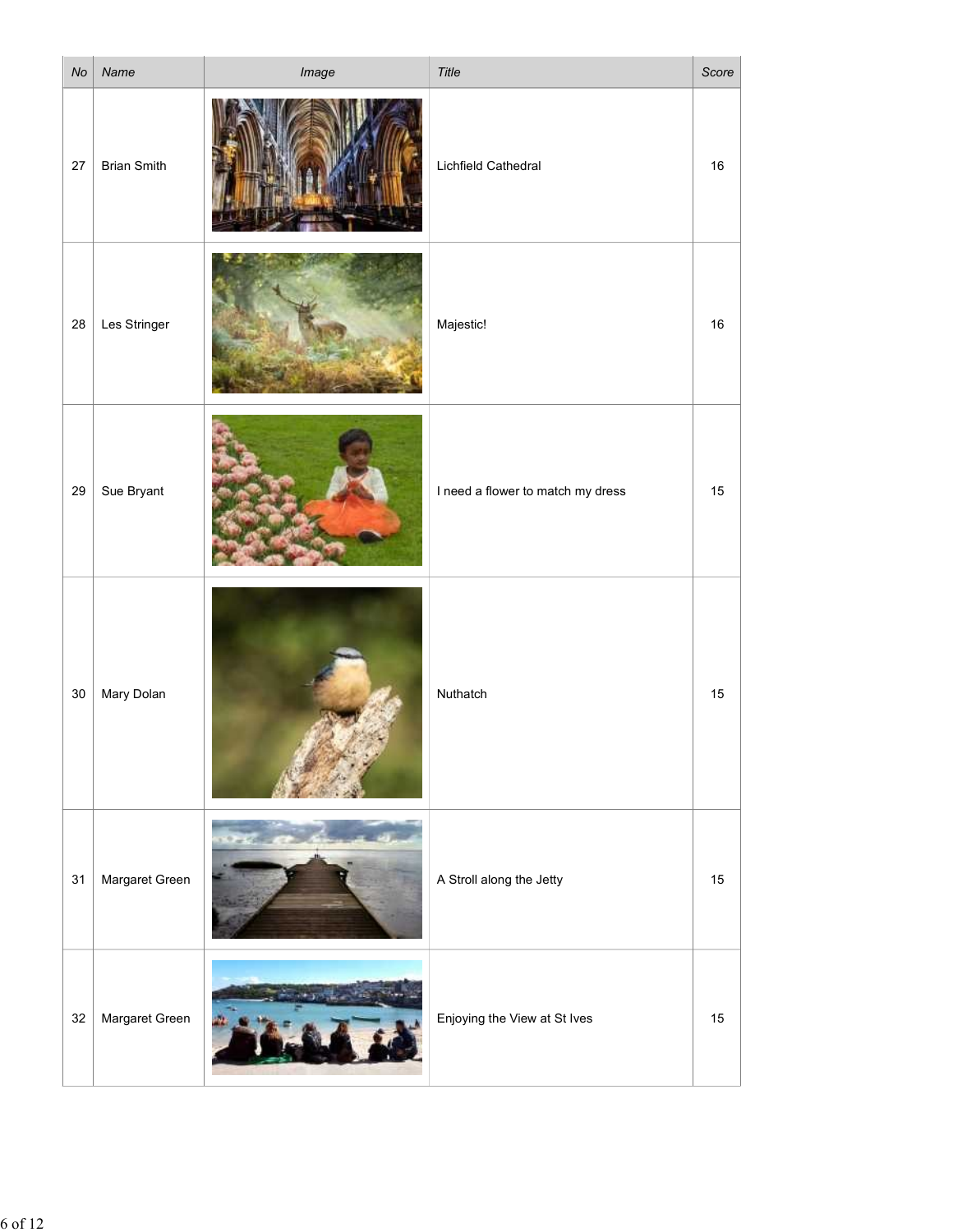| $\mathsf{No}$ | Name                 | Image | Title                          | Score |
|---------------|----------------------|-------|--------------------------------|-------|
| 33            | Margaret Green       |       | Engels at 'Home' in Manchester | 15    |
| 34            | Adrian Hazeldine     |       | Man in striped shirt           | 15    |
|               |                      |       |                                |       |
|               |                      |       |                                |       |
| 35            | Michael Hilton       |       | Astrantia                      | 15    |
| 36            | <b>Stuart Martin</b> |       | 02 Fountains Abbey Estate      | 15    |
|               |                      |       |                                |       |
| $37\,$        | <b>Stuart Martin</b> |       | 03 Isle of Skye                | 15    |
|               |                      |       |                                |       |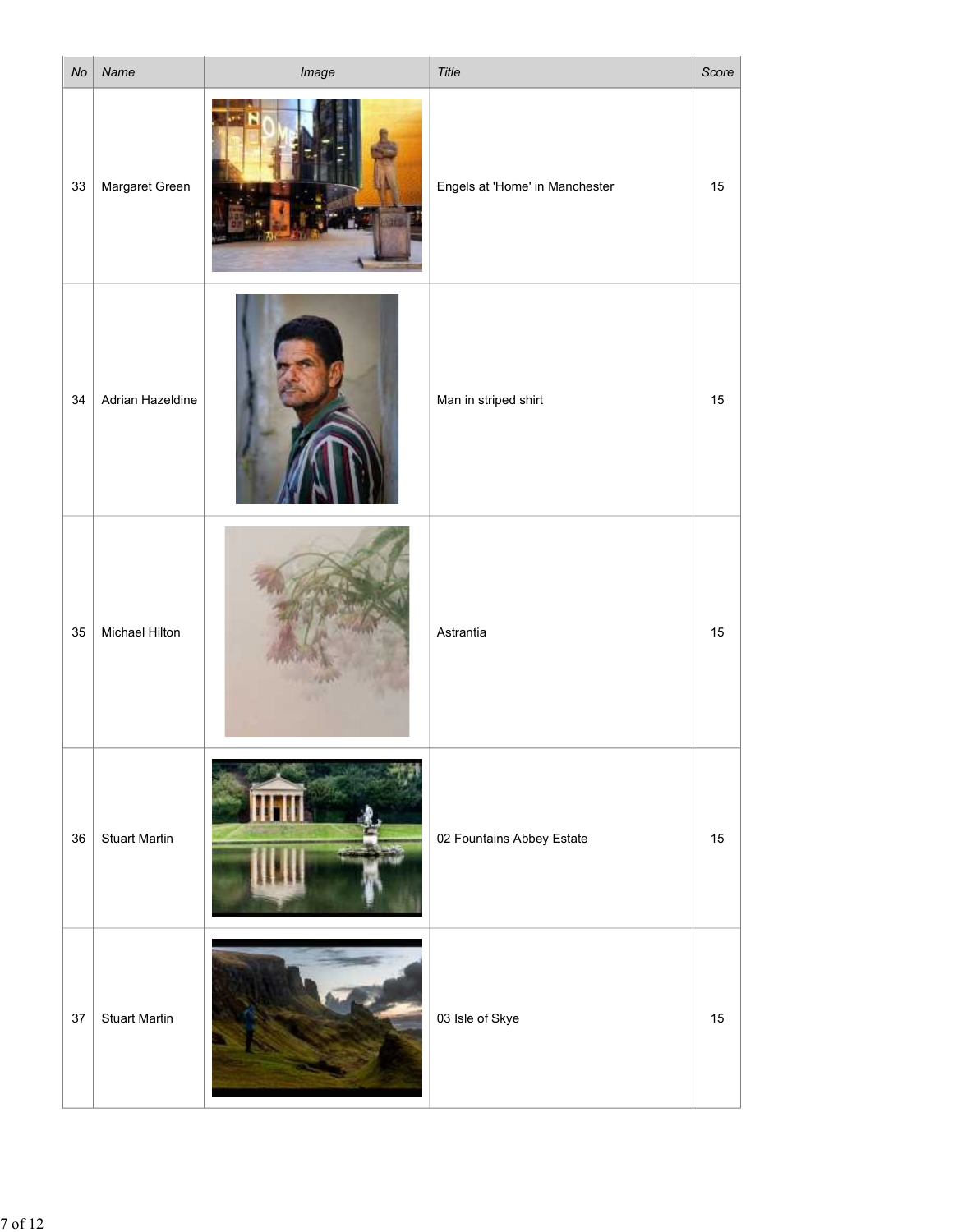| No | Name           | Image | Title                | Score |
|----|----------------|-------|----------------------|-------|
| 38 | Monica McCabe  |       | Farm Dog             | 15    |
|    | 39 David Royle |       | Rydale Water         | 15    |
| 40 | Pat Sawas      |       | Cigar Box Guitar Man | 15    |
| 41 | lan Scott      |       | The end of the piste | 15    |
| 42 | lan Tasker     |       | Wakey, Wakey         | 15    |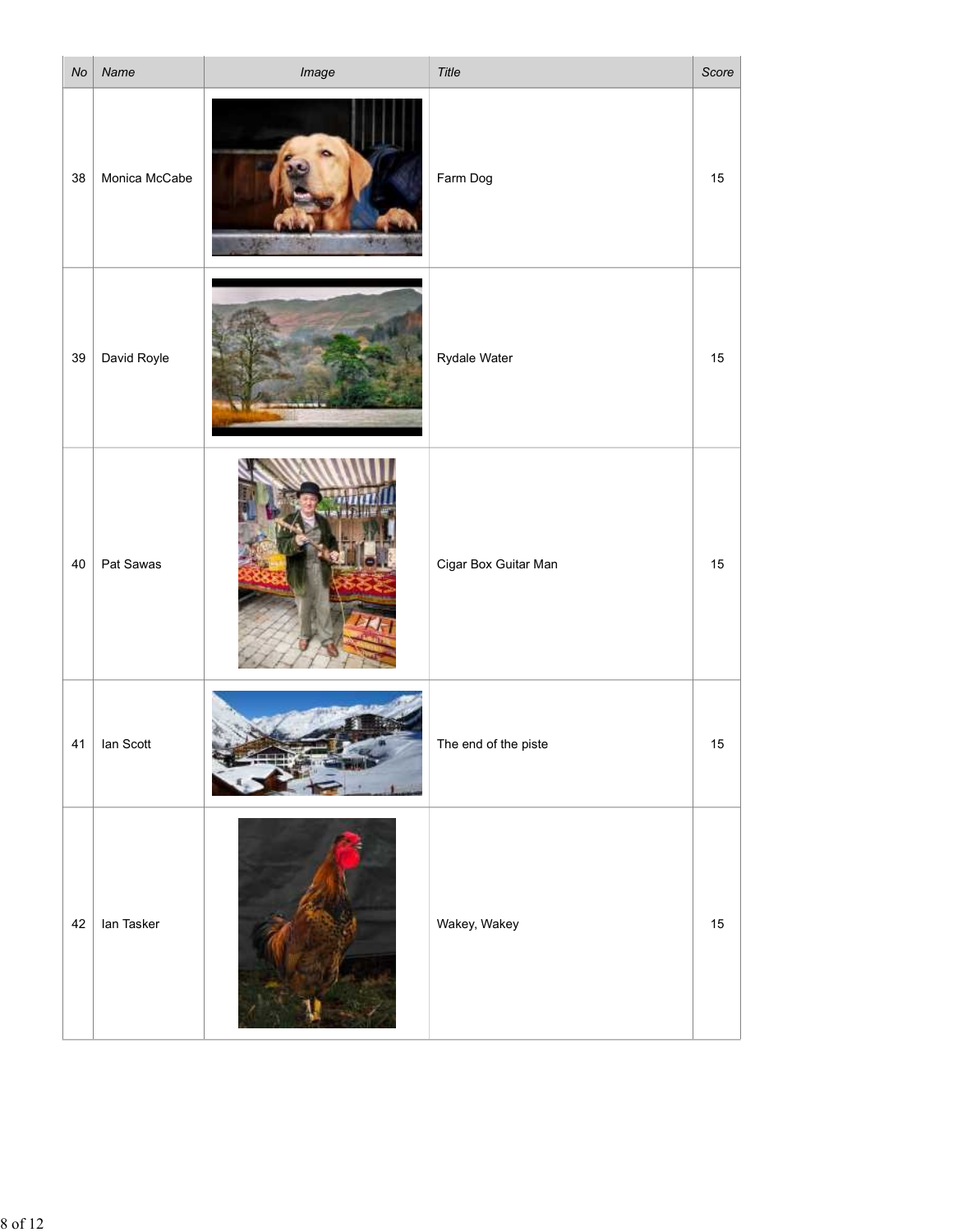| No | Name                | Image                | Title                  | Score |
|----|---------------------|----------------------|------------------------|-------|
| 43 | lan Tasker          |                      | Faded Ena Harkness     | 15    |
| 44 | Jan Barlow          |                      | Gauffre                | 14    |
| 45 | Jan Barlow          |                      | Fast and slow          | 14    |
|    | 46   David Higton   | <b>All And Store</b> | Late afternoon fishing | 14    |
| 47 | <b>Bill Salkeld</b> |                      | Autumn Walk            | 14    |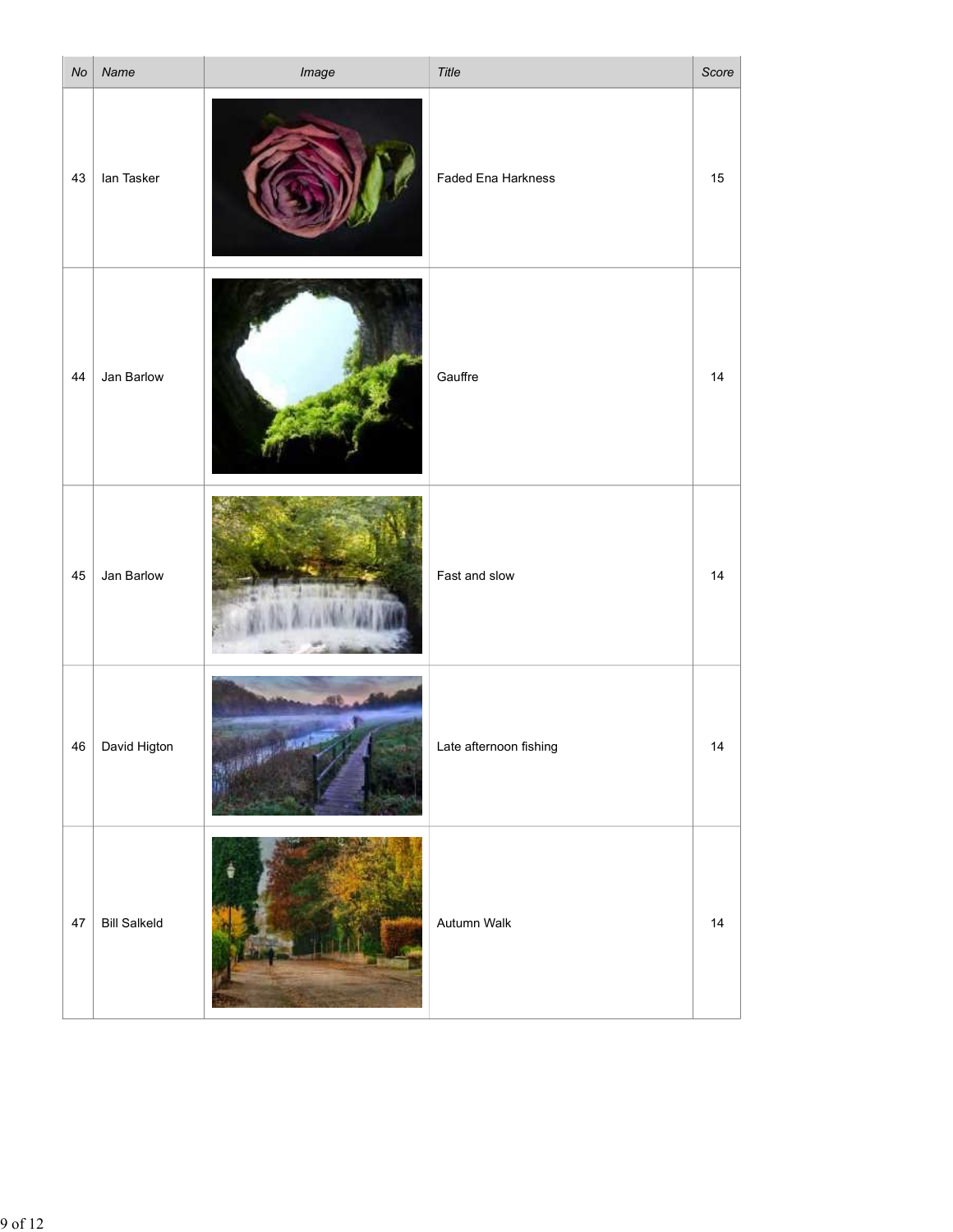| $\mathsf{No}$ | Name                | Image      | Title                            | Score |
|---------------|---------------------|------------|----------------------------------|-------|
| 48            | Pat Sawas           |            | Bus stop chatter                 | 14    |
| 49            | Pat Sawas           | $\sqrt{2}$ | Artistic portrayal of Porto      | 14    |
| 50            | <b>Gary Schultz</b> |            | The Smoker                       | 14    |
| 51            | <b>Gary Schultz</b> |            | Basalt Rock Formation in Madeira | 14    |
| 52            | lan Scott           |            | Snowblowing, Skagway style       | 14    |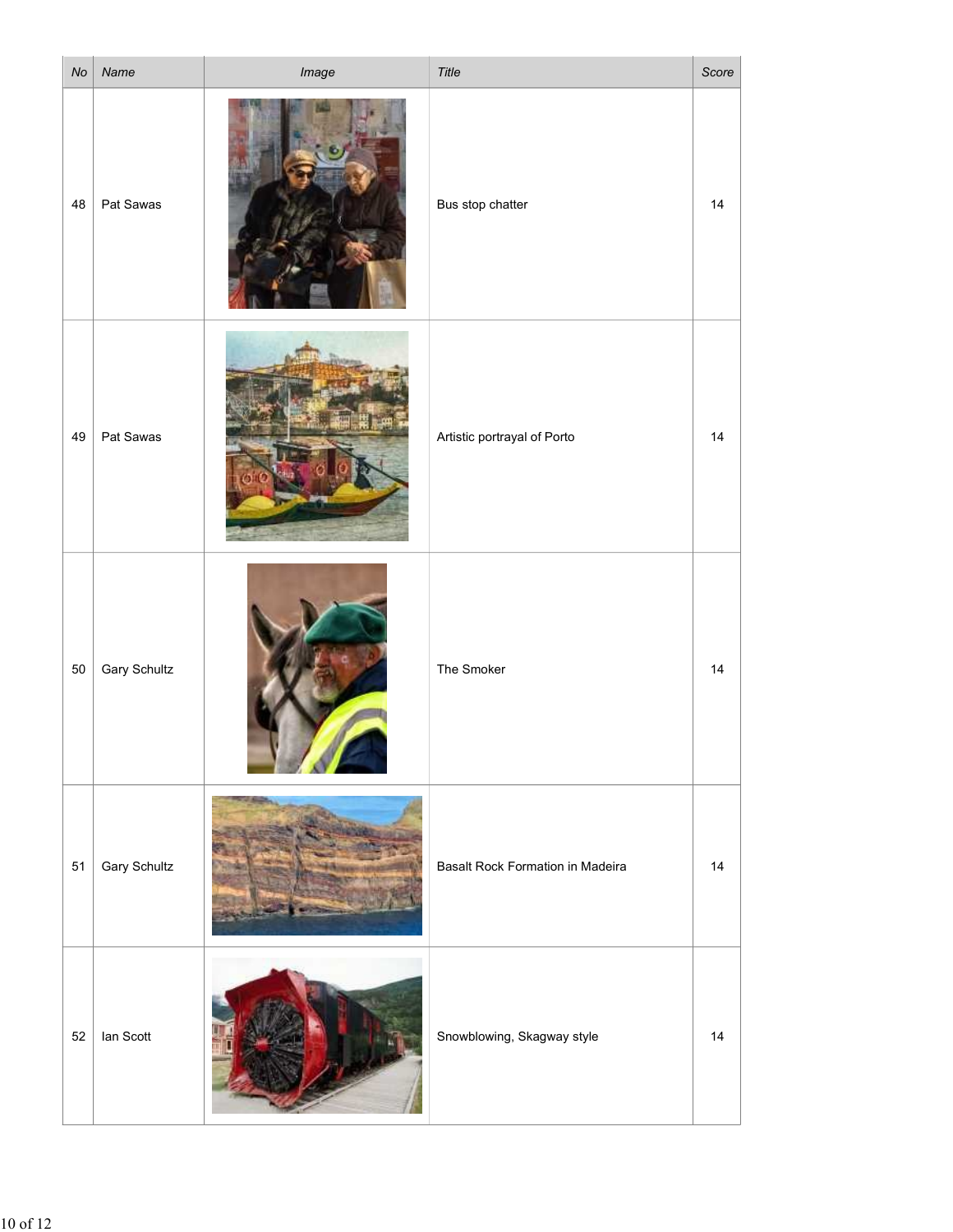| No | Name               | Image | Title                                     | Score |
|----|--------------------|-------|-------------------------------------------|-------|
| 53 | <b>Brian Smith</b> |       | Watching                                  | 14    |
| 54 | lan Tasker         |       | Charles Rennie Mackintosh Door Decoration | 14    |
| 55 | David Hardy        |       | Tramstop                                  | 13    |
| 56 | David Royle        |       | Wild Corn Flower                          | 13    |